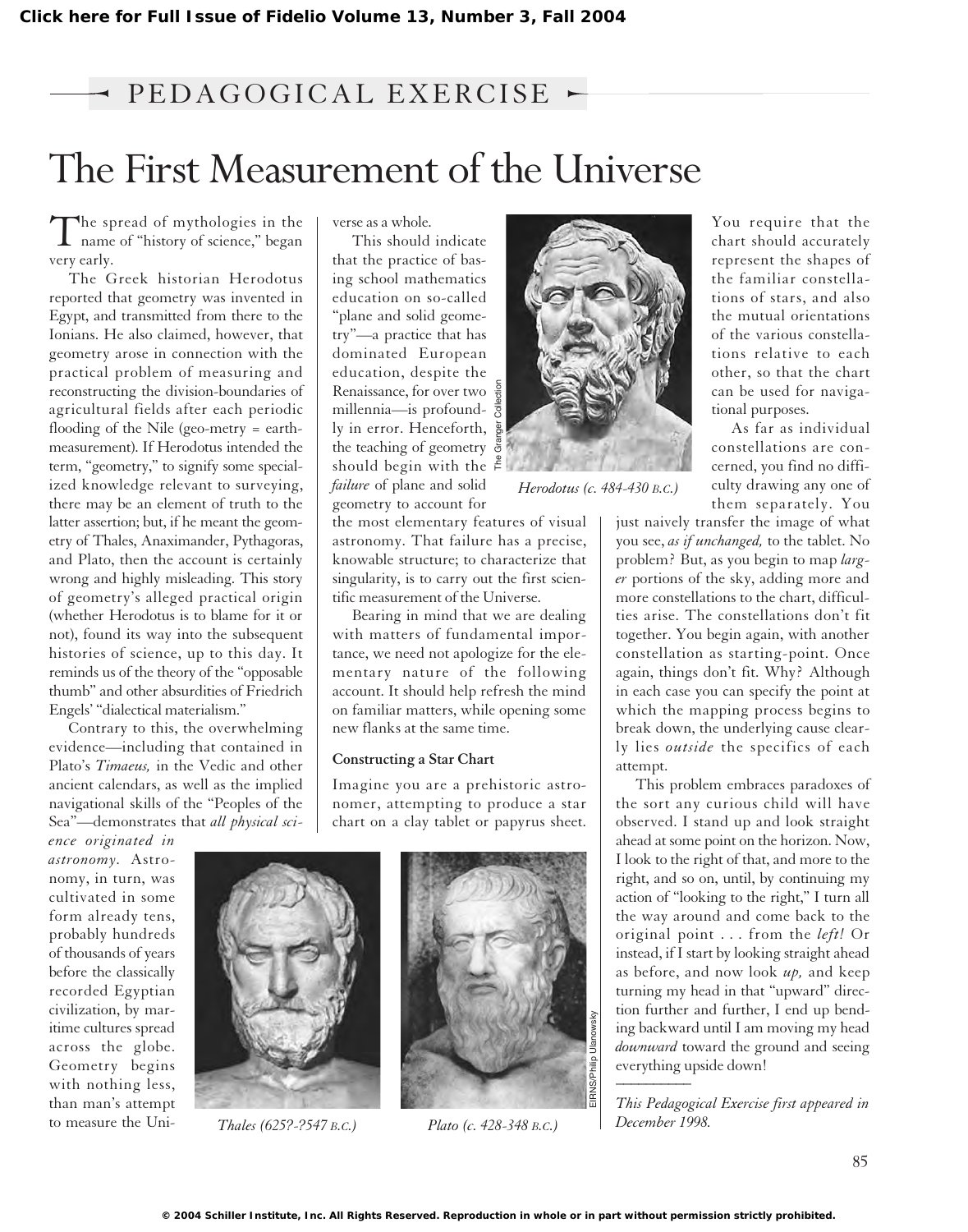(Let no one laugh off these simple paradoxes of linearity, who is not prepared, for example, to explain to any child or adult, how it can happen that the Earth can be in two different days, depending on the position on the Earth's surface, at one and the same moment in time.)

These sorts of paradoxes give rise to unavoidable, interwoven *periodicities* in our attempt to construct a star chart—as for example when I attempt to represent the observer's looking "to the right" and "upward" by motion "across" and "up" on the chart.

(At a more apparently "advanced" level, the same problems plague the Cartesian-like coordinate systems still used by astronomers to record the positions of the stars. To describe one such system in a perfunctory manner: Given any star, let "y" be its angular "height" above the horizon—i.e., the magnitude of angle from the position of the star "downward" to the point "directly below it" on the horizon—and "x" the angle along the horizon from that point to some chosen fixed point on the horizon. We might thus represent the position of any star by a point in the Cartesian plane, whose rectilinear coordinates are proportional to x and y, respectively. The resulting mapping, however, grossly distorts the shapes and angular relationships of the constellations, especially those in the vicinity of the overhead or zenith-point, where the mapping "explodes.")

This mere descriptive approach, however, falls short of identifying the

underlying cause of the problem. In particular, it does not answer a crucial question which ought to pose itself to us: Does the difficulty arise only when we want to map *large portions* of the sky; or is it already present, albeit so far unnoticed, in the attempt to represent any *arbitrarily small* portion of the sky?

## **Spherical Bounding of The Universe**

To progress further, we need to examine the internal characteristics of that action by which we, as ancient astronomers and navigators, are



FIGURE 1*. Mapping the inside surface of a sphere onto a plane.*

attempting to measure the Universe. The ancient astronomer makes a series of *star sightings,* measuring, in effect, the *rotation* from one direction in the sky to another. Imagine that a movable "pointing-rod" of fixed length is fixed at one end to a universal joint at our point of observation. Observe that the tip of that rod moves on a *spherical surface* whose center is the fixed pivot point, and whose radius is the rod's length. Imagine we were to construct a transparent spherical shell of that dimension around the center, and mark the shell at each position where the end of the rod points to a star. The result would be a spherical star-chart, whose markings would coincide *exactly* with the

observed star positions when viewed from the center of the sphere (and only then).

We have demonstrated a *spherical bounding* of our action to measure the Universe! The sphere is not an object in the sky, but a determinate feature of our act of measurement: a representation of its underlying *ordering principle.* Does that make it arbitrary or "purely subjective"? By no means! This phase of astronomy is a necessary step in the

self-development of the Universe, and thus an imbedded characteristic of the Universe itself.

It now appears, that the ancient astronomer's problem of drawing a star chart on a clay tablet or papyrus, is equivalent to the problem of mapping the inner surface of a sphere onto a plane surface. (Note: "Inner surface of a sphere" signifies—paradoxically enough—a *completely different* geometrical ordering principle, than the "outer surface." "Inner surface" signifies the ordering of the surface with respect to the spherical center only.)

There exist innumerable possible methods to attempt such a projection, each of which fails in a different way. The simplest is the method of central



FIGURE 2*. Distortion in the projection is minimized in the polar region, but increases near the boundary of the hemisphere.*